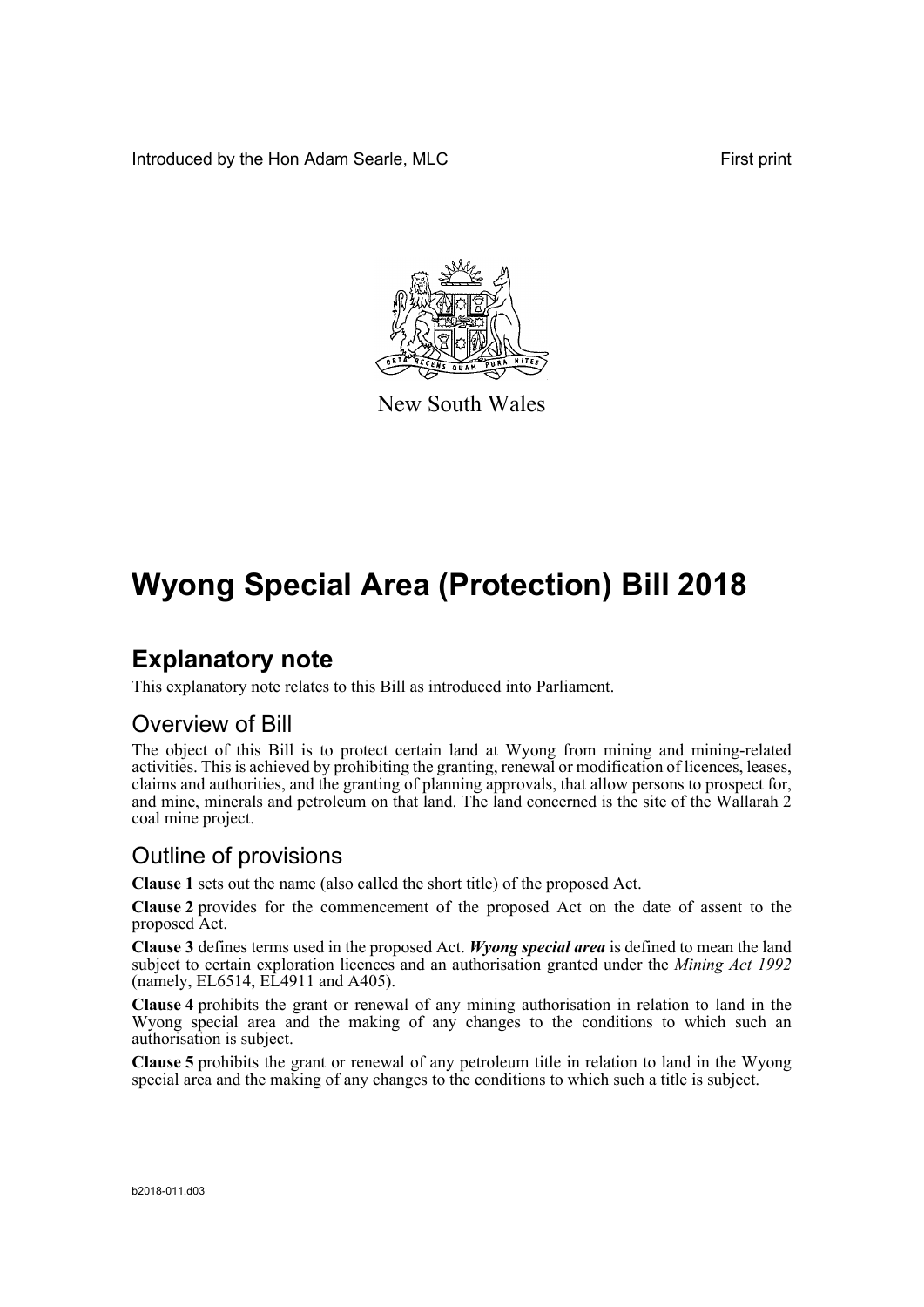**Clause 6** provides that a planning approval is not to be given under the *Environmental Planning and Assessment Act 1979* in relation to development for the purposes of prospecting and mining activities on land in the Wyong special area and cancels any such planning approval already given.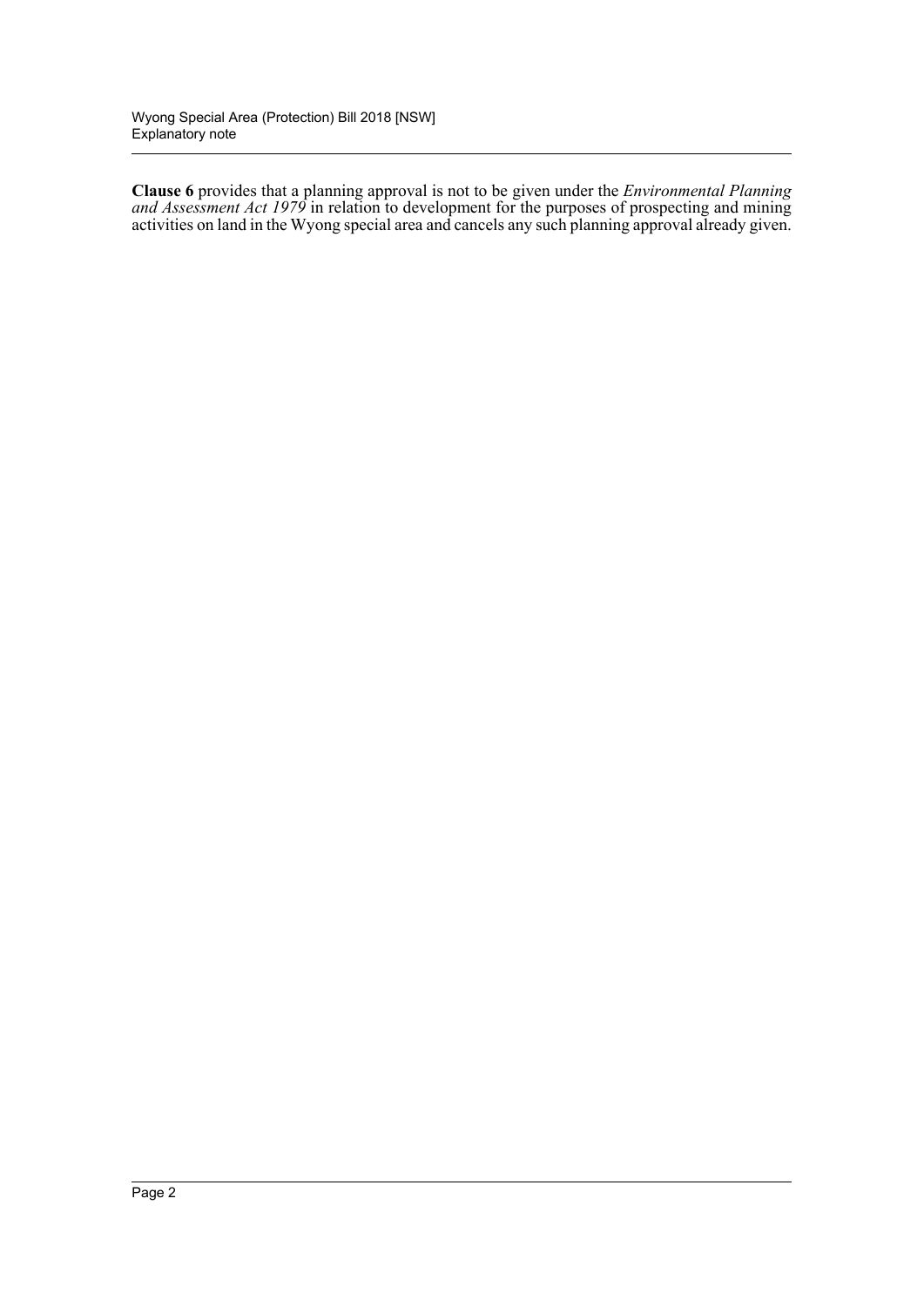Introduced by the Hon Adam Searle, MLC First print



New South Wales

# **Wyong Special Area (Protection) Bill 2018**

## **Contents**

|   |                                                                                 | Paqe |
|---|---------------------------------------------------------------------------------|------|
|   | Name of Act                                                                     | 2    |
|   | Commencement                                                                    |      |
| 3 | Definitions                                                                     |      |
| 4 | Prohibition on grant of mining authorisations relating to Wyong special<br>area | 3    |
| 5 | Prohibition on grant of petroleum titles relating to Wyong special area         |      |
| 6 | Restrictions on certain planning approvals relating to Wyong special<br>area    |      |
|   |                                                                                 |      |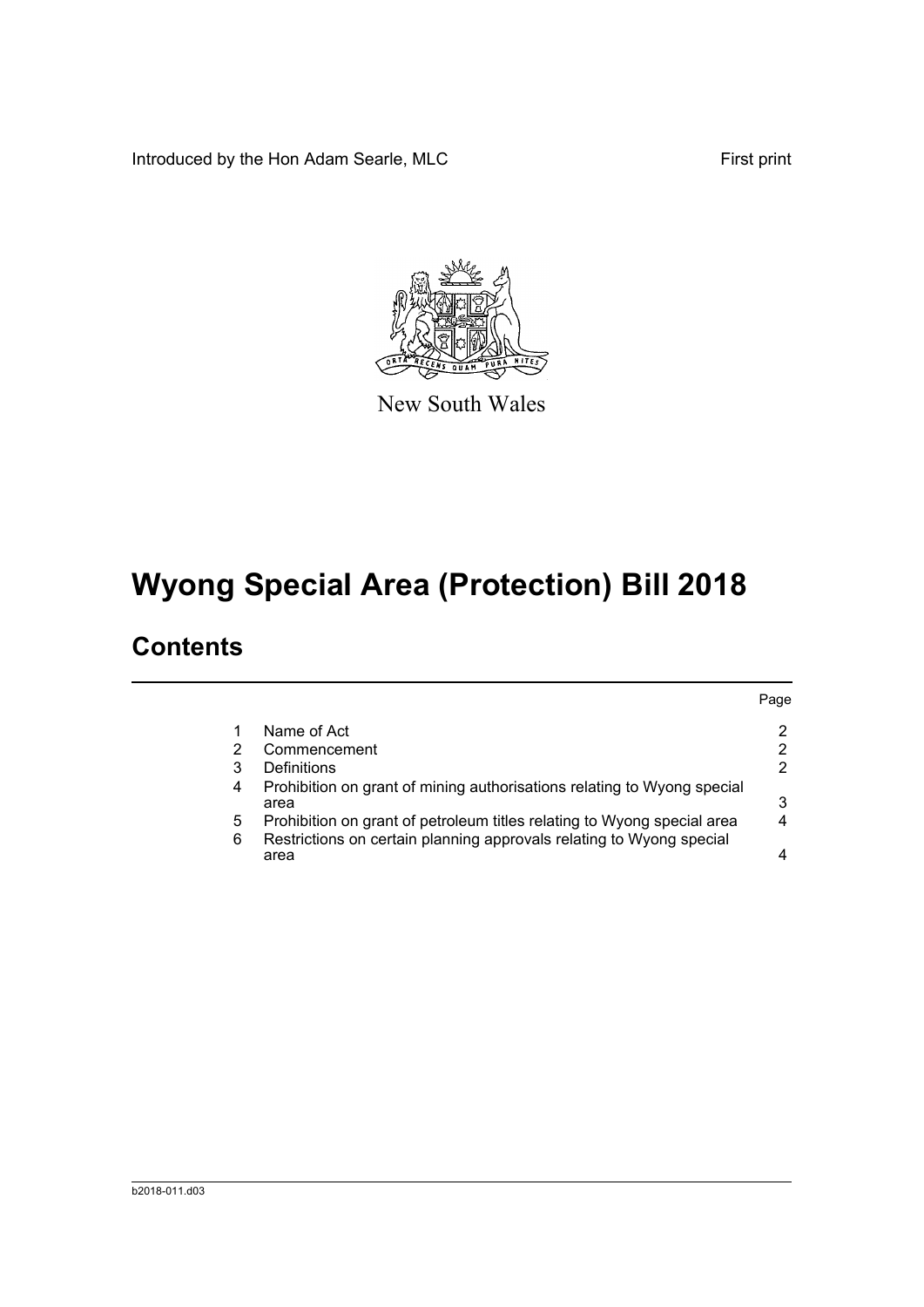

New South Wales

## **Wyong Special Area (Protection) Bill 2018**

No , 2018

### **A Bill for**

An Act to prohibit the granting, renewal or modification of exploration, prospecting and mining authorities and titles for minerals and petroleum, and certain planning approvals, that relate to land at Wyong that is the site of the Wallarah 2 coal mine project; and for other purposes.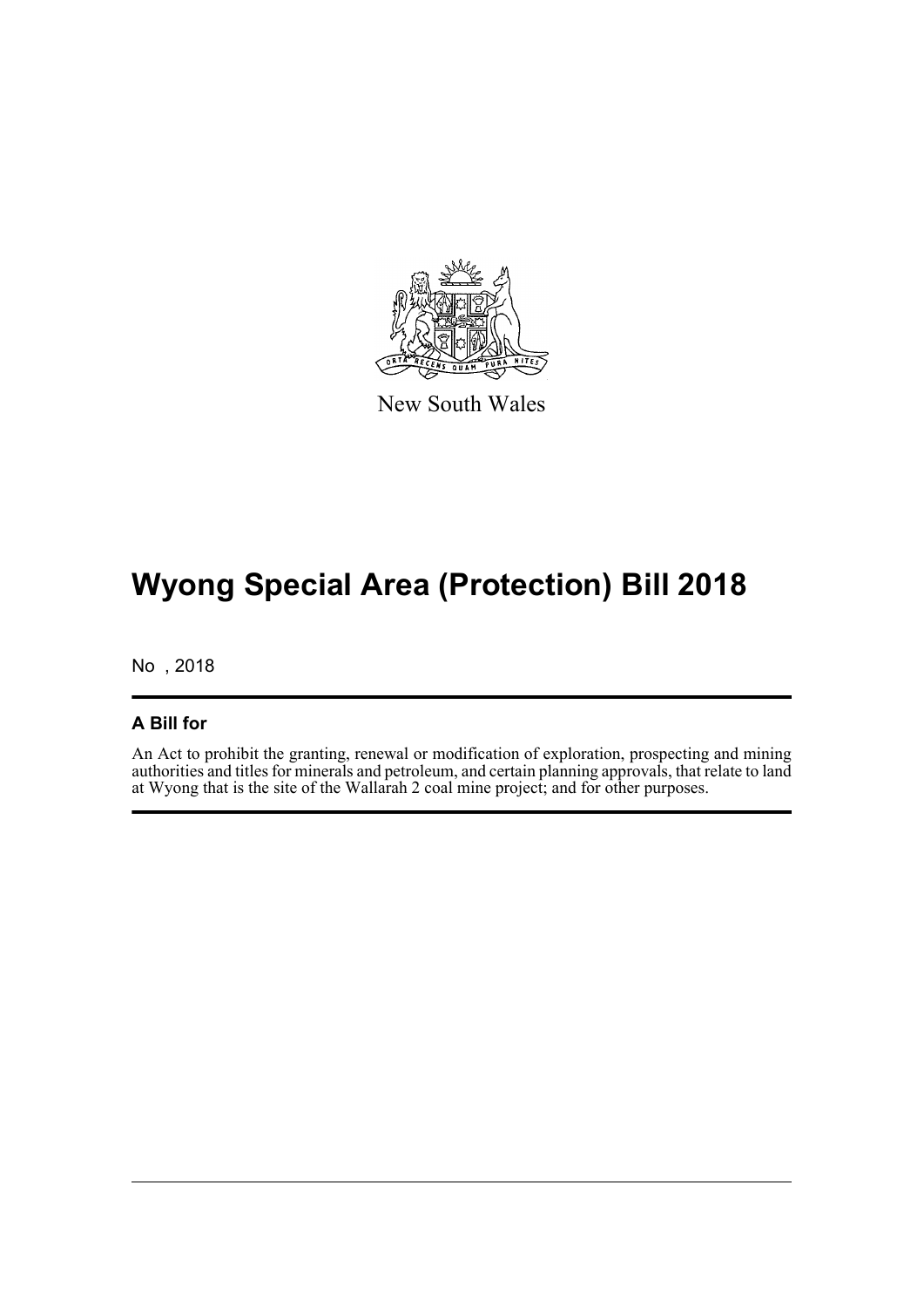<span id="page-4-2"></span><span id="page-4-1"></span><span id="page-4-0"></span>

|              | The Legislature of New South Wales enacts:                                                                                                                                                                                                                                                                               | 1                     |
|--------------|--------------------------------------------------------------------------------------------------------------------------------------------------------------------------------------------------------------------------------------------------------------------------------------------------------------------------|-----------------------|
| 1            | <b>Name of Act</b>                                                                                                                                                                                                                                                                                                       | 2                     |
|              | This Act is the <i>Wyong Special Area (Protection) Act 2018</i> .                                                                                                                                                                                                                                                        | 3                     |
| $\mathbf{2}$ | Commencement                                                                                                                                                                                                                                                                                                             | 4                     |
|              | This Act commences on the date of assent to this Act.                                                                                                                                                                                                                                                                    | 5                     |
| 3            | <b>Definitions</b>                                                                                                                                                                                                                                                                                                       | 6                     |
|              | In this Act:                                                                                                                                                                                                                                                                                                             | $\overline{7}$        |
|              | <i>mine</i> means to extract material from land for the purpose of recovering minerals or<br>petroleum from the material so extracted or to rehabilitate land (other than a derelict                                                                                                                                     | 8<br>$\boldsymbol{9}$ |
|              | mine site) from which material has been extracted.                                                                                                                                                                                                                                                                       | 10                    |
|              | mineral means any substance prescribed by the regulations under the Mining Act<br>1992 and includes coal and oil shale, but does not include uranium or petroleum.                                                                                                                                                       | 11<br>12              |
|              | <i>mining authorisation</i> means any of the following:                                                                                                                                                                                                                                                                  | 13                    |
|              | an exploration licence under the <i>Mining Act 1992</i> granting the holder the right<br>(a)<br>to prospect for minerals on the land specified in the licence,                                                                                                                                                           | 14<br>15              |
|              | an assessment lease under that Act granting the holder the right to prospect for<br>(b)<br>minerals on the land specified in the lease,                                                                                                                                                                                  | 16<br>17              |
|              | a mining lease under that Act granting the holder the right to prospect on and<br>(c)<br>mine the land specified in the lease, carry out primary treatment operations<br>necessary to separate the mineral or minerals from the material from which<br>they are recovered and carry out any mining purpose on that land, | 18<br>19<br>20<br>21  |
|              | (d)<br>a mineral claim under that Act granting the holder the right to prospect for<br>minerals specified in the claim.                                                                                                                                                                                                  | 22<br>23              |
|              | <i>petroleum</i> means any of the following:                                                                                                                                                                                                                                                                             | 24                    |
|              | any naturally occurring hydrocarbon, whether in a gaseous, liquid or solid<br>(a)<br>state,                                                                                                                                                                                                                              | 25<br>26              |
|              | any naturally occurring mixture of hydrocarbons, whether in a gaseous, liquid<br>(b)<br>or solid state,                                                                                                                                                                                                                  | 27<br>28              |
|              | any naturally occurring mixture of one or more hydrocarbons, whether in a<br>(c)<br>gaseous, liquid or solid state, and one or more of the following:                                                                                                                                                                    | 29<br>30              |
|              | hydrogen sulphide,<br>(i)<br>(ii)<br>nitrogen,                                                                                                                                                                                                                                                                           | 31<br>32              |
|              | (iii)<br>helium,                                                                                                                                                                                                                                                                                                         | 33                    |
|              | carbon dioxide,<br>(iv)                                                                                                                                                                                                                                                                                                  | 34                    |
|              | (v)<br>water,                                                                                                                                                                                                                                                                                                            | 35                    |
|              | any substance referred to in paragraph $(a)$ , $(b)$ or $(c)$ that has been returned to<br>(d)<br>a natural reservoir,                                                                                                                                                                                                   | 36<br>37              |
|              | but does not include coal, oil shale or any other mineral.                                                                                                                                                                                                                                                               | 38                    |
|              | <i>petroleum mining operations</i> means operations carried out in the course of mining<br>for petroleum.                                                                                                                                                                                                                | 39<br>40              |
|              | <i>petroleum prospecting operations</i> means operations carried out in the course of<br>prospecting for petroleum.                                                                                                                                                                                                      | 41<br>42              |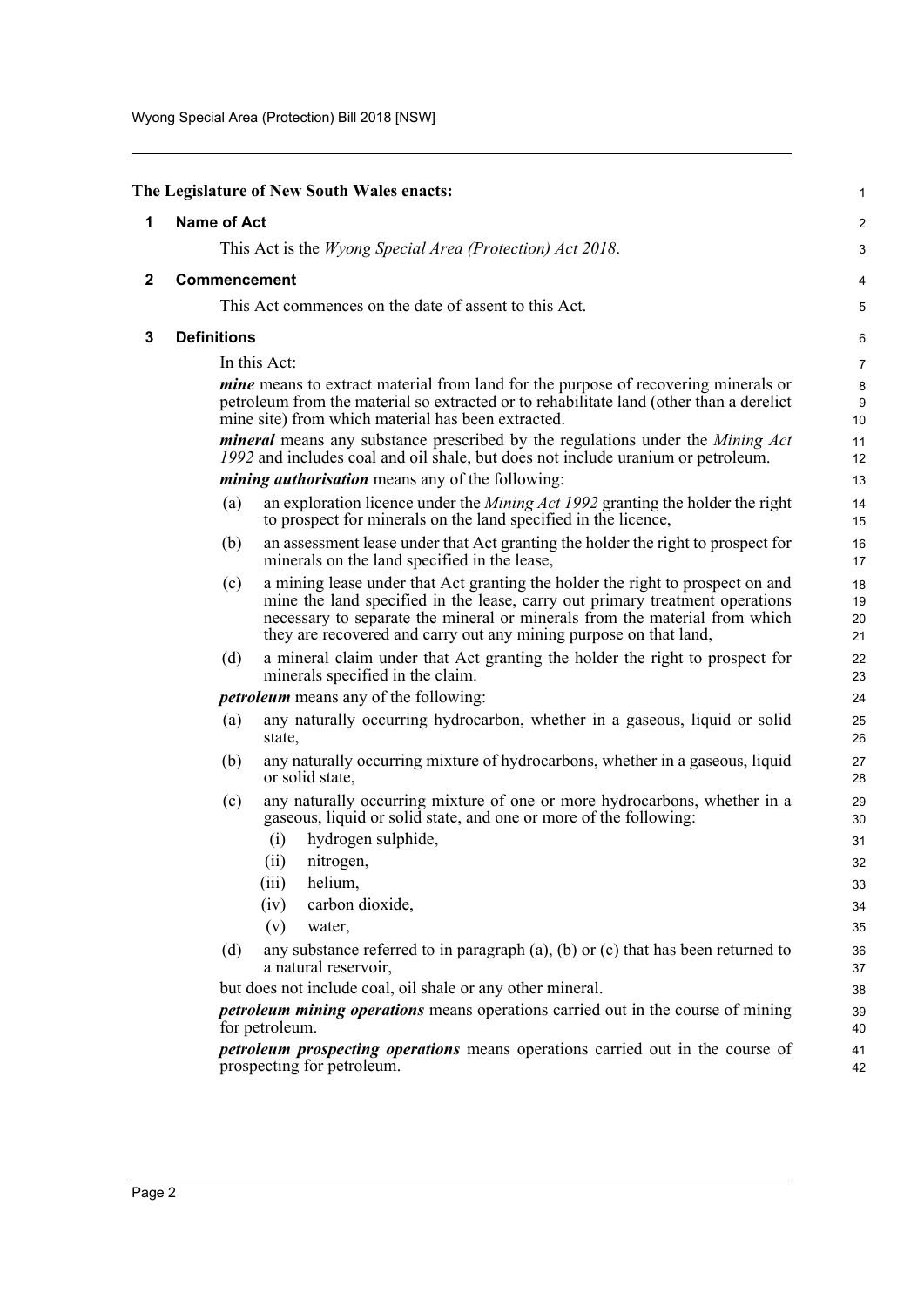*petroleum title* means any of the following:

(a) an exploration licence under the *Petroleum (Onshore) Act 1991* granting the holder the exclusive right to prospect for petroleum on the land comprised in the licence,

- (b) an assessment lease under that Act granting the holder the exclusive right to prospect for petroleum and to assess any petroleum deposit on the land comprised in the lease,
- (c) a production lease under that Act granting the holder the exclusive right to conduct petroleum mining operations in and on the land comprised in the lease,
- (d) a special prospecting authority under that Act granting the holder the exclusive right to conduct speculative geological, geophysical or geochemical surveys or scientific investigations in relation to petroleum in respect of the land comprised in the authority.

*planning approval* means any of the following:

- (a) development consent under Part 4 of the *Environmental Planning and Assessment Act 1979* (including consent for State significant development),
- (b) the modification of any such development consent,
- (c) the modification of an approval given under Part 3A of that Act (as continued in force) to carry out a project,
- (d) an approval within the meaning of Part 5 of that Act,
- (e) an approval of State significant infrastructure within the meaning of Part 5.1 of that Act,
- (f) the modification of an approval referred to in paragraph (e).

*prospecting for minerals* means carrying out works on, or removing samples from, land for the purpose of testing the mineral bearing qualities of the land.

*prospecting for petroleum* means carrying out works on, or removing samples from, land for the purpose of testing the quality and quantity of petroleum in the land and the potential to recover petroleum from the land.

*Wyong special area* means land subject to the following current and former mining authorisations:

- (a) exploration licence number EL6514 renewed on and from 24 October 2011,
- (b) exploration licence number EL4911 dated October 1995,
- (c) authorisation number A405 dated 1995.

**Note.** The *Interpretation Act 1987* contains definitions and other provisions that affect the interpretation and application of this Act.

#### <span id="page-5-0"></span>**4 Prohibition on grant of mining authorisations relating to Wyong special area**

- (1) The Minister administering the *Mining Act 1992* must not:
	- (a) grant any mining authorisation in relation to land in the Wyong special area, or
	- (b) renew any mining authorisation in relation to land in the Wyong special area, or
	- (c) vary, omit or impose any condition to which a mining authorisation in relation to land in the Wyong special area is subject.
- (2) To avoid doubt, this section extends to prohibiting the Minister from granting any mining authorisation of a particular type in relation to land to a person who holds a different type of mining authorisation in relation to that land.